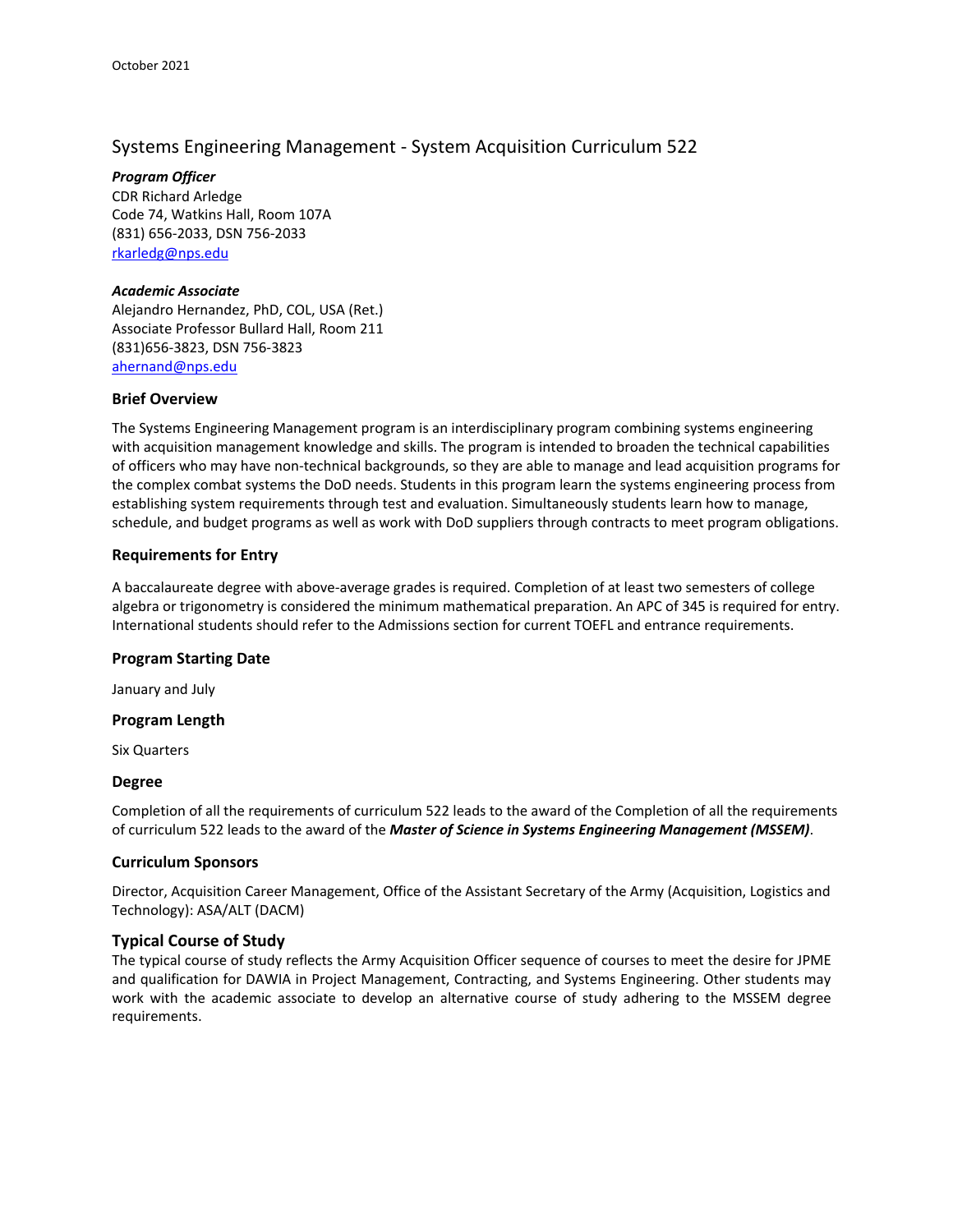# **Quarter 1**

| Course           | Title                                                               | Lecture<br>Hours | Lab Hours      |
|------------------|---------------------------------------------------------------------|------------------|----------------|
| OS3111           | Probability and Statistics for HSI and<br><b>MOVES</b>              | 4                | 0              |
| MN3331           | Principles of Acquisition and Program<br>Management                 | 5                | 1              |
| MN3303           | Principles of Acquisition and Contract<br>Management                | 4                | 0              |
| NW3275           | Joint Maritime Operations I                                         | 4                | 0              |
| <b>Quarter 2</b> |                                                                     |                  |                |
| OA3411           | Introduction to Human Systems<br>Integration                        | 3                | 0              |
| SE3100           | <b>Fundamentals of Systems Engineering</b>                          | 3                | 2              |
| SE4003           | <b>Systems Software Engineering</b>                                 | 3                | 2              |
| MN3312           | <b>Government Contracts Law</b>                                     | 4                | 0              |
| NW3276           | Joint Maritime Operations II                                        | 2                | $\overline{2}$ |
| <b>Quarter 3</b> |                                                                     |                  |                |
| SE3011           | <b>Engineering Cost Estimation</b>                                  | 3                | 0              |
| SI3400           | <b>Engineering Program Management</b>                               | 3                | $\overline{2}$ |
| MN3320           | <b>Contract Cost and Price Analysis</b>                             | 3                | 0              |
| MN3321           | <b>Federal Contract Negotiations</b>                                | 3                | 0              |
| NW3285           | <b>Theater Security Decision Making</b>                             | 4                | 0              |
| <b>Quarter 4</b> |                                                                     |                  |                |
|                  |                                                                     |                  |                |
| SE3077           | Methods in Engineering Research                                     | 3                | 0              |
| SE3302           | <b>System Suitability</b>                                           | 3                | $\overline{2}$ |
| SE4150           | System Architecting and Design                                      | 3<br>4           | $\overline{2}$ |
| MN3315           | <b>Acquisition Management and</b><br><b>Contract Administration</b> |                  | 0              |
| MN4311           | <b>Contracting for Services</b>                                     | 3                | 0              |
| <b>Quarter 5</b> |                                                                     |                  |                |
| SE3211           | <b>Systems Engineering Management</b><br>Capstone I                 | 2                | 4              |
| SE4354           | System Verification and Validation                                  | 4                | 0              |
| SE4520           | System Manufacturing Development<br>and Production                  | 3                | 2              |
| NW3230           | Strategy & War                                                      | 4                | 2              |
| Quarter 6        |                                                                     |                  |                |
| SE3212           | <b>Systems Engineering Management</b><br>Capstone II                | 2                | 4              |
| SE4012           | Management of Advanced Systems<br>Engineering                       | 4                | 0              |
| SE4xxx           | <b>Systems Engineering Technical Elective</b>                       | 3                | 0              |
| MN4371           | <b>Acquisition and Contracting Policy</b>                           | 4                | 0              |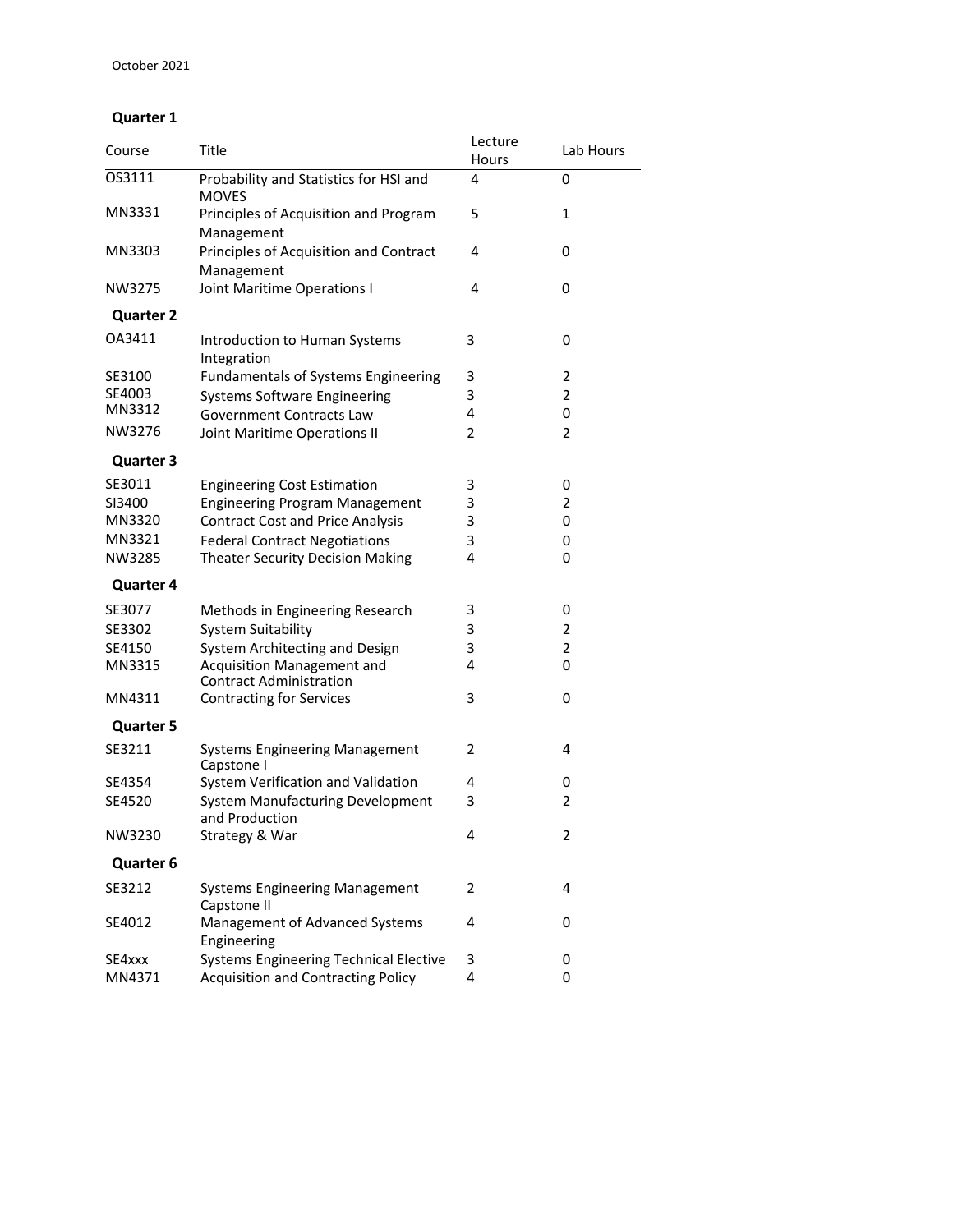# **Educational Skills Requirements (ESR)**

#### **Systems Acquisition Management - Curriculum 522**

- 1. **System Engineering Management**: The graduate will have an understanding of the systems engineering process and be able to contribute to the definition of system requirements, evaluation of system architecture, verification and validation activities, system integration, and system design in the context of defense system acquisition.
- 2. **System Architecting:** Perform system architecting, applying and integrating methods for both software and hardware aspects. Construct feasible system functional and physical architectures that represent a balanced approach to meeting stakeholder needs and expectations, stated, implied, and derived system requirements, and suitability objectives such as being open, modular, extensible, maintainable, and reusable. Understand system architecture frameworks, including the Department of Defense Architecture Framework (DODAF), and their role in architecture development. Use model-based systems engineering techniques, based on UML or SySML to create, define, and develop system architectures. Develop, analyze, and compare alternative architectures against appropriate, system-level evaluation criteria and select the best based on quantitative and qualitative analysis, as appropriate.
- 3. **System Design.** Understand and apply the system design process in a holistic context, applying and integrating methods for both software and hardware aspects for manned or unmanned and autonomous systems including identifying needed capabilities, defining requirements, conducting functional analysis and allocation to hardware, software, and human elements, creating a system functional design, designing a system, deriving and defining requirement specifications, allocating requirement specifications to sub-systems (for hardware, software, and human elements), designing for characteristic such as suitability, including reliability, availability, maintainability, interoperability, system security, and logistical supportability. Perform system assessment by conducting trade-off studies, evaluating system design alternatives against system capability need expressed as military effectiveness, estimating and analyzing the system cost and risk, including risk mitigation strategies, integrating human elements into the system design, and analyzing and planning for system testing and evaluation.
- 4. **Human Systems Integration.** Address human factors during requirements definition, as well as workload, safety, training, operability and ergonomics during design. Conduct functional analysis and allocation to human elements, performing cost risk-effectiveness trade-offs among hardware, software, and human elements. Evaluate proposed designs for man-machine integration, human performance testing and usability during development test and evaluation.
- 5. **Project Management:** Work as a team member or leader on a military systems engineering project. Demonstrate an understanding of project management principles. Demonstrate competence in the planning and management of complex projects. Understand the principles of and apply current industry approaches and technology to manage systems design, integration, test, and evaluation for large engineering projects.
- 6. **System Test & Evaluation**. Apply the core skills of system test and evaluation to include system effectiveness while being responsive to realistic military capability need and war fighting effectiveness, requirements, functions, and specifications. Evaluate systems and analyze test and evaluation aspects during the entire lifecycle using inferential statistics methods, including design of experiments (DOE) and analysis of variance (ANOVA). Apply fundamental verification and validation principles to systems development methods.
- 7. **Program Leadership and Management Principles:** The graduate will have an understanding of and will be able to apply the principles, concepts, and techniques of Program Leadership and Program Management to the acquisition of major defense weapon systems. This includes the principles of risk management and tradeoff decision analysis using Total Ownership Cost, schedule and performance dynamics from a total life cycle management perspective.
- 8. **Program and Contract Management Policies:** The graduate will have an ability to formulate and execute defense acquisition policies, strategies, plans and procedures; an understanding of the policy-making roles of various federal agencies of the executive, legislative and judicial branches of the U.S. government, particularly the Department of Defense (DoD), the General Accounting Office (GAO), congressional committees, the Office